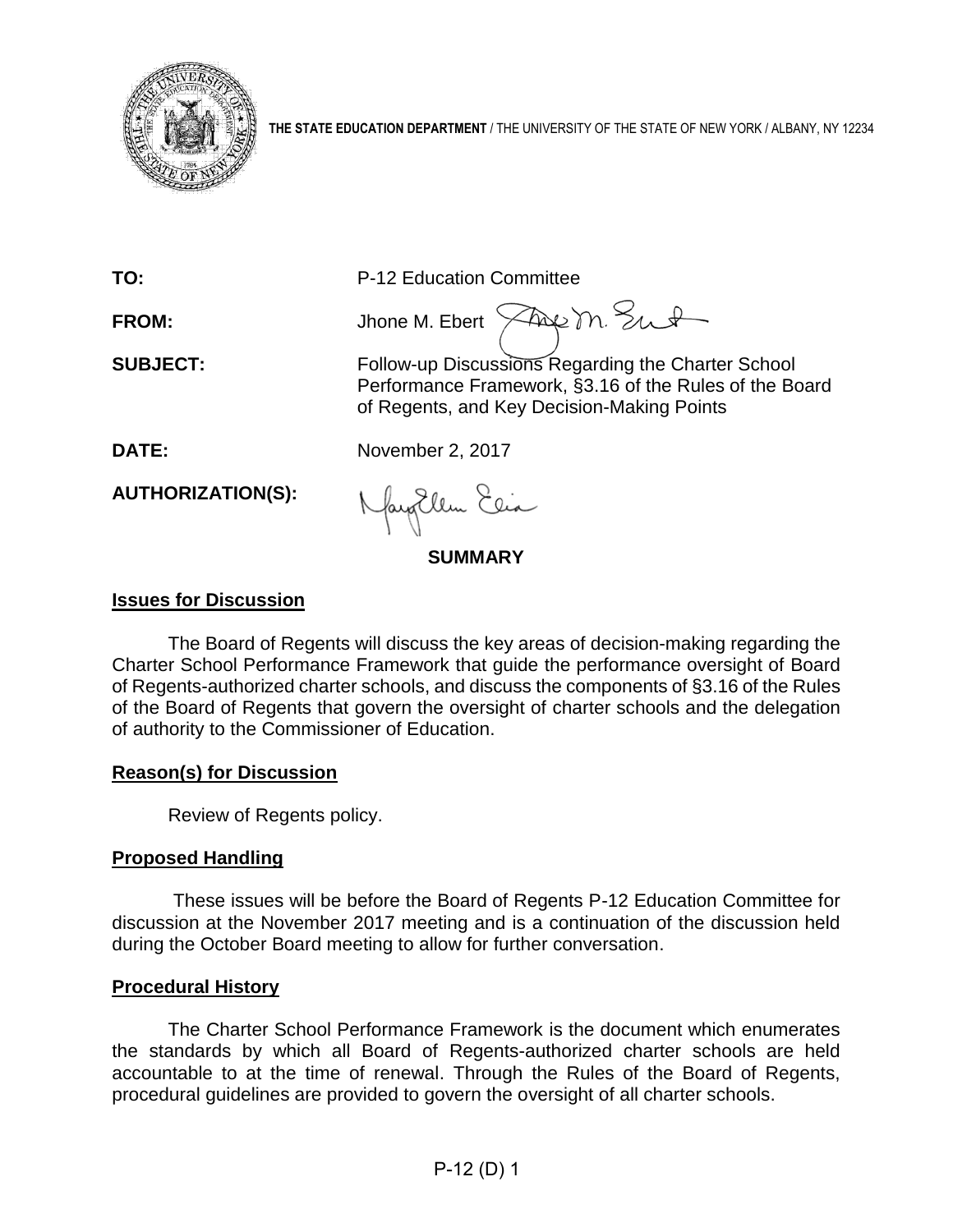#### *Charter School Performance Framework*

The Charter School Performance Framework (see Attachment A) was initially endorsed by the Board of Regents in October 2012. In creating the Performance Framework, the Department surveyed other states' and authorizers' frameworks, and designed this Framework specifically for use with Regents-authorized charter schools and to fit with the Strategic Plan<sup>1</sup> for the Department's Charter School Office. When developing this Framework, Department staff adhered to the following guiding principles which are outlined in the Performance Framework: 1) Focus on student performance over compliance; 2) Preserve operational autonomy; 3) Facilitate transparent feedback to schools; 4) Align to the ongoing accountability and effectiveness work for all public schools; and 5) Balance clear performance benchmarks with Regents discretion.

Discussions with the field have taken place across the State where board members and administrators of Regents-authorized schools were given the opportunity to provide feedback and suggested changes to the Performance Framework, and affirmed the importance of a performance-based accountability system as envisioned in Education Law §2850(2)(f). That feedback was presented to the Board of Regents at the October 2017 meeting where the Board was given an opportunity to provide their feedback. At the November 2017 meeting, the Board of Regents will continue this discussion, and should the Board suggest revisions to the Framework, a revised Charter School Performance Framework would be submitted to the Board of Regents at a subsequent meeting for adoption.

# *Rules of the Board of Regents*

In September 2012, the Board of Regents voted to adopt a technical amendment of §3.16 of the Rules of the Board of Regents (see Attachment B), relating to the delegation to the Commissioner of Education of the Board of Regents authority.

# **Background Information**

# *Charter School Performance Framework*

A full background of the history of the Charter School Performance Framework for Board of Regents-authorized charter schools can be found in the Regents item presented at the October 2017 Board meeting.

<sup>&</sup>lt;sup>1</sup> The Charter School Office Strategic Plan is available at the following location: <http://www.p12.nysed.gov/psc/homepage/NYSEDCSOStrategicPlanJuly2011FINALrev.pdf>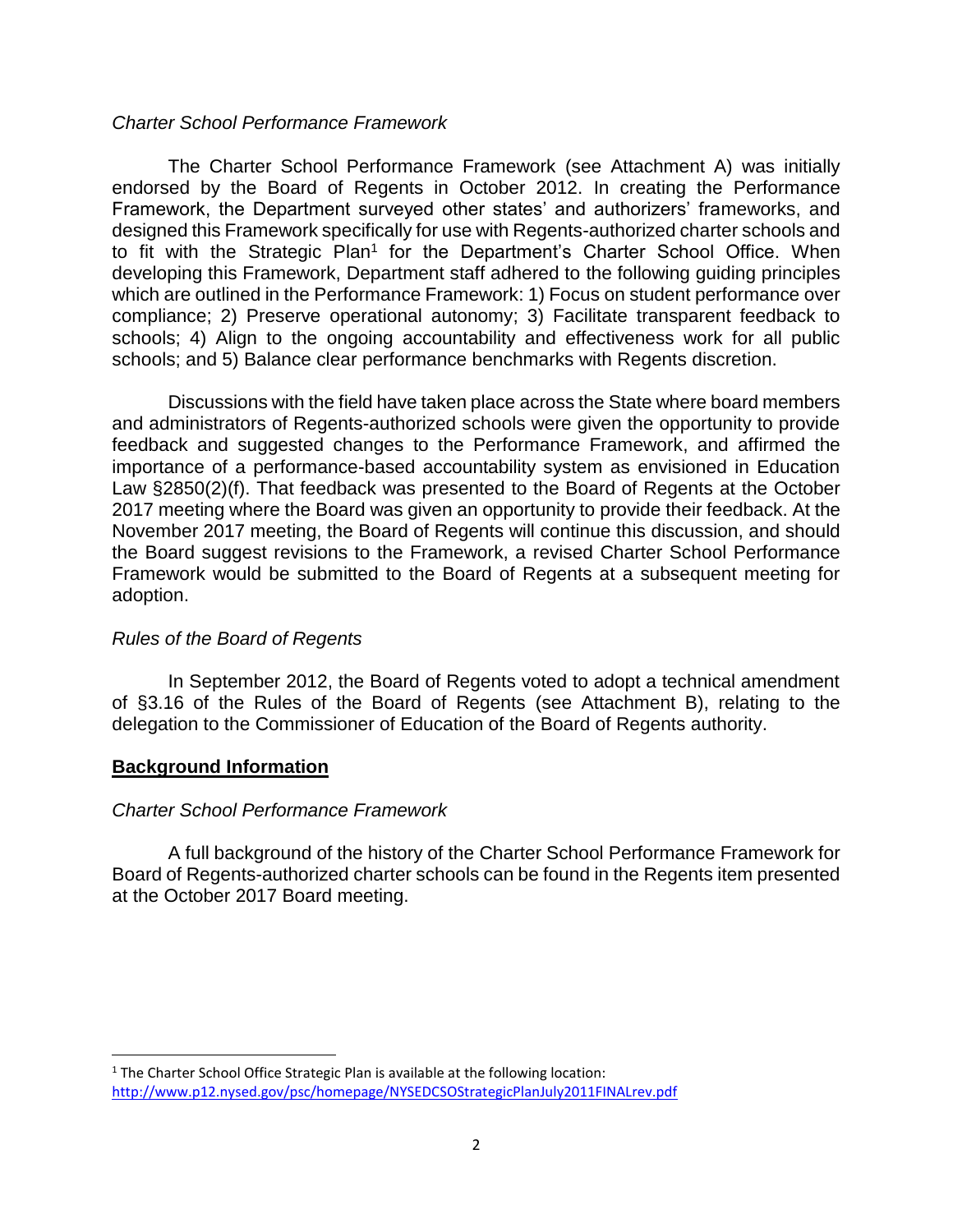# *Key 2015 Performance Framework Decision Points for Discussion*

The Board of Regents may want to consider revisions to certain key areas of the Charter School Performance Framework, as evidenced by previous Board discussions regarding charter school renewals and they are:

- 1. Comparative academic outcome measures and sub-group performance;
- 2. Enrollment and retention of student subgroups;
- 3. Measures used to evaluate non-academic indicators of school quality i.e., chronic absenteeism rates, school climate survey results, suspension rates;
- 4. Standards for full-term, short-term, or non-renewal;
- 5. The quality of teachers:
	- Teacher turnover
		- Teacher professional development
		- Teacher education achievement
		- Teacher evaluations

# *Rules of the Board of Regents*

Education Law §2852(7) requires that a public charter school receive approval from the Board of Regents for any revision to its charter.

In 2010, the Board of Regents voted to delegate authority to the Commissioner to approve, on behalf of the Board of Regents, revisions to a school's charter with certain specified exceptions, so that revisions could be approved and issued expeditiously. The purpose of the proposed technical amendment was to conform additional provisions in §3.16(c) of the Regents Rules to the Department's existing practices of having the Commissioner, on behalf of the Board of Regents, consider non-material school revision requests, such as changes in school policies, charter school hearings, charter school complaints, and certain minor charter revisions. Material revision requests must be presented to the Board for a decision. Non-material revision requests may be decided by the Commissioner of Education, and are not required to be presented to the Board of Regents for a decision. The presentation to the Board at the November meeting will provide an opportunity for the Board to discuss the list of material and non-material revisions, and suggest whether to make changes to the decision-making process for revision requests.

# **Related Regents Items**:

*Charter School Performance Framework*

[October 2017 Charter School Performance Framework Discussion Regents Item](https://www.regents.nysed.gov/common/regents/files/1017p12d1.pdf)

https://www.regents.nysed.gov/common/regents/files/1017p12d1.pdf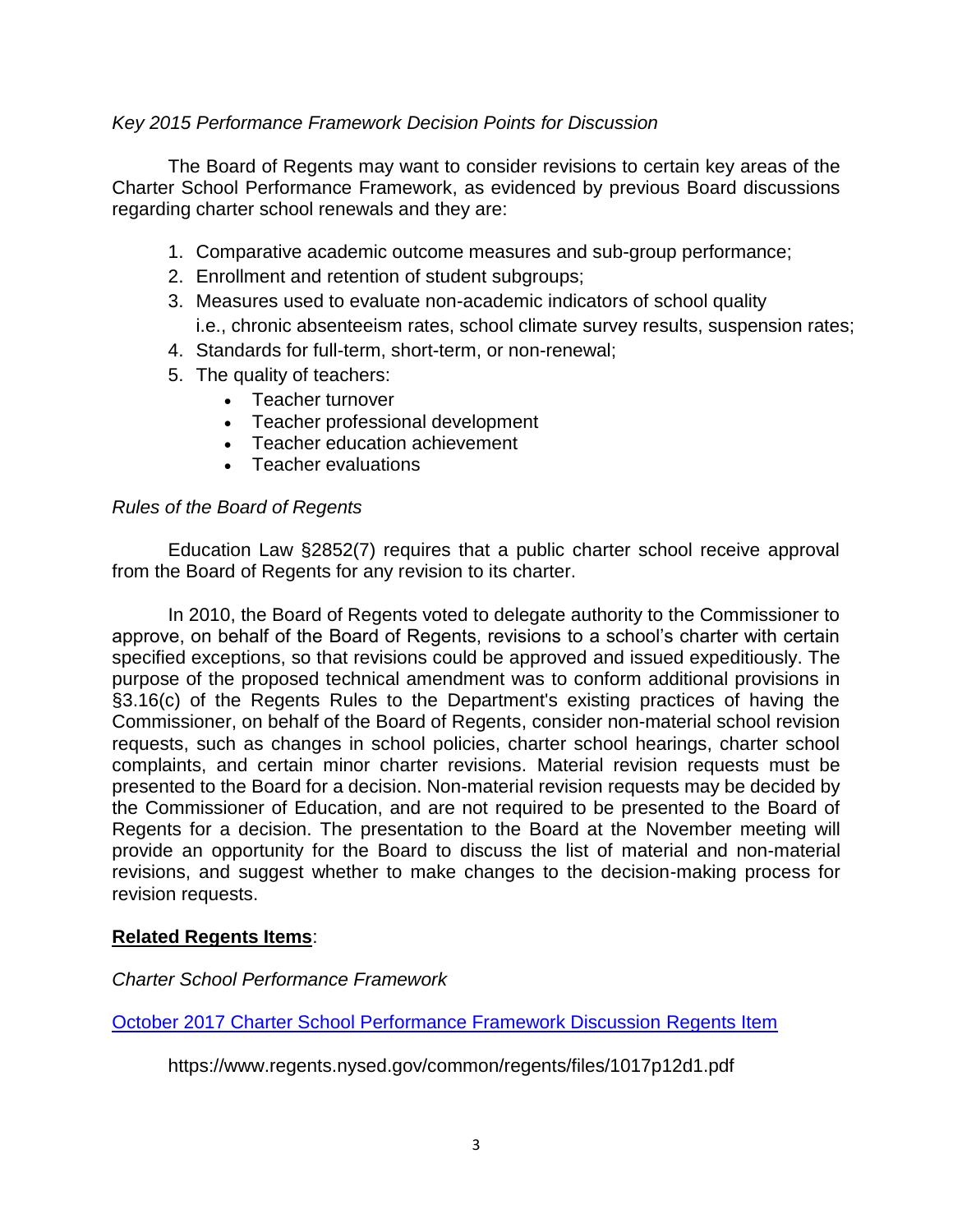#### [October 2017 Charter School Performance Framework Discussion Supplemental](https://www.regents.nysed.gov/common/regents/files/P12%20-%20New%20York%20State%20Charter%20Schools%20-%20Overview%20of%20the%20Charter%20School%20Performance%20Framework.pd)  **[Presentation](https://www.regents.nysed.gov/common/regents/files/P12%20-%20New%20York%20State%20Charter%20Schools%20-%20Overview%20of%20the%20Charter%20School%20Performance%20Framework.pd)**

https://www.regents.nysed.gov/common/regents/files/P12%20- %20New%20York%20State%20Charter%20Schools%20- %20Overview%20of%20the%20Charter%20School%20Performance%20Frame work.pdf

# [October 2012 Charter School Performance Framework Regents Item](http://www.regents.nysed.gov/common/regents/files/documents/meetings/2012Meetings/October2012/1012p12d2.pdf)

http://www.regents.nysed.gov/common/regents/files/documents/meetings/2012M eetings/October2012/1012p12d2.pdf

# [November 2012 Charter School Performance Framework](http://www.regents.nysed.gov/common/regents/files/documents/meetings/2012Meetings/November2012/1112p12a1.pdf) Regents Item

http://www.regents.nysed.gov/common/regents/files/documents/meetings/2012M eetings/November2012/1112p12a1.pdf

*Rules of the Board of Regents*

# [August 2010 Amendment to §3.16 of the Rules of the Board of Regents](http://www.regents.nysed.gov/common/regents/files/documents/meetings/2010Meetings/September2010/0910brca14.pdf)

http://www.regents.nysed.gov/common/regents/files/documents/meetings/2010M eetings/September2010/0910brca14.pdf

# **Timetable for Implementation**

Based on the feedback from the Board of Regents at the October and November 2017 meeting, the Department anticipates presenting a proposed Charter School Performance Framework for adoption at a subsequent meeting. Similarly, it is anticipated that any proposed changes to the Rules of the Board of Regents may be presented for action at a subsequent meeting as well. If adopted at that meeting, the proposed amendments will become effective after a public comment period in 2018.

# *Attachments*

Attachment A – Overview of the 2015 Charter School Performance Framework

Attachment B –The Rules of The Board of Regents – §3.16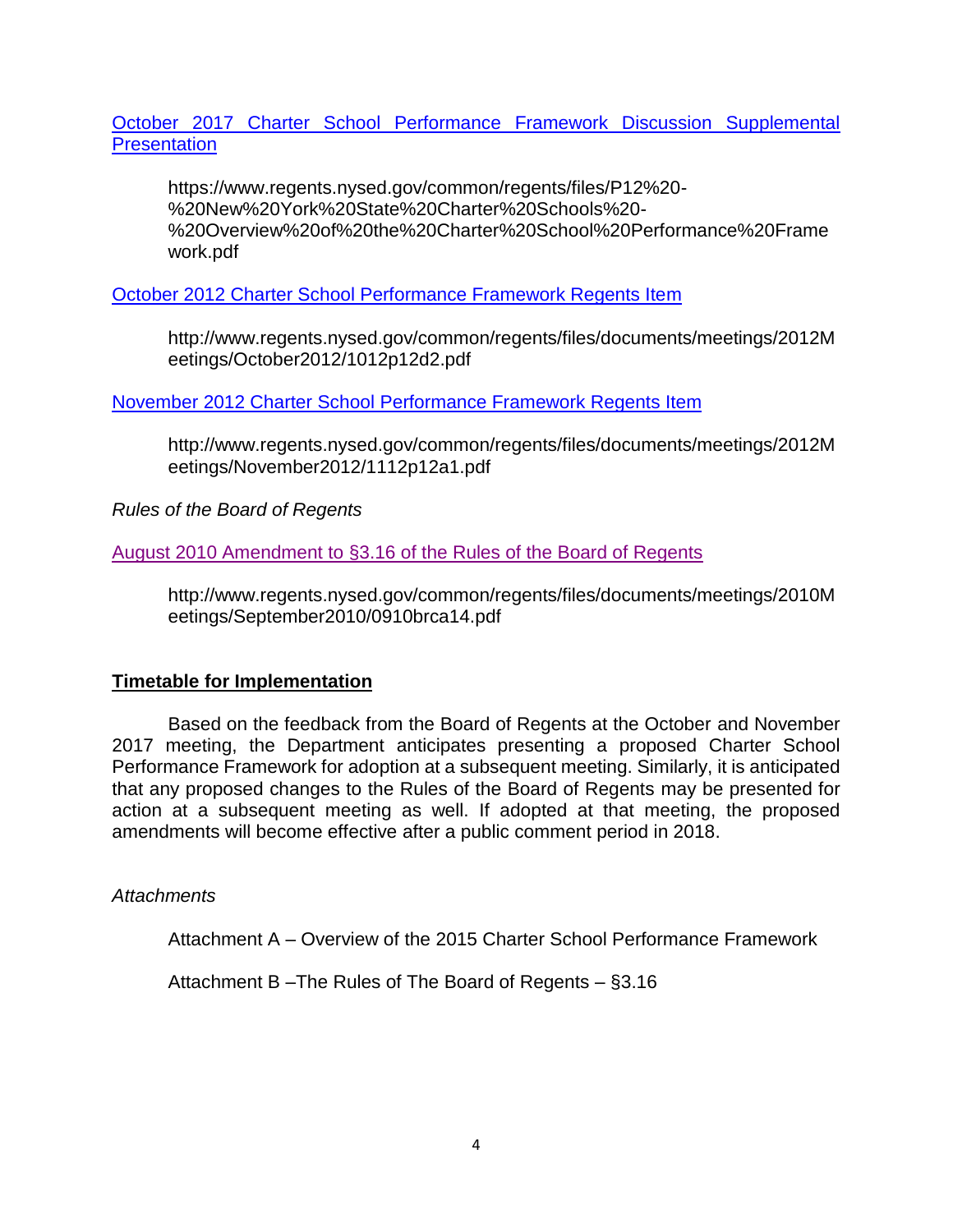| <b>New York State Education Department</b> |                                                                                                                                                                                                                                                                                                                                                                                                                                                                                                                                                                                                                                                 |
|--------------------------------------------|-------------------------------------------------------------------------------------------------------------------------------------------------------------------------------------------------------------------------------------------------------------------------------------------------------------------------------------------------------------------------------------------------------------------------------------------------------------------------------------------------------------------------------------------------------------------------------------------------------------------------------------------------|
| Educational Success                        | <b>Charter School Performance Framework: Performance Benchmarks</b><br>Benchmark 1: Student Performance: The school has met or exceeded achievement<br>indicators for academic trends toward proficiency, proficiency and high school<br>graduation. At all grade levels and all assessments, scoring proficiently means achieving<br>a performance level of 3 or higher (high school Regents and Common Core Regents<br>exam score of 65 or higher).                                                                                                                                                                                           |
|                                            | Benchmark 2: Teaching and Learning: School leaders have systems in place<br>designed to cultivate shared accountability and high expectations and that lead to<br>students' well-being, improved academic outcomes, and educational success. The<br>school has rigorous and coherent curriculum and assessments that are aligned to the<br>Common Core Learning Standards (CCLS) for all students. Teachers engage in<br>strategic practices and decision-making in order to address the gap between what<br>students know and need to learn so that all students experience consistent high levels<br>of engagement, thinking and achievement. |
|                                            | <b>Benchmark 3: Culture, Climate, and Family Engagement:</b> The school has systems<br>in place to support students' social and emotional health and to provide for a safe and<br>respectful learning environment. Families, community members and school staff work<br>together to share in the responsibility for student academic progress and social-<br>emotional growth and well-being. Families and students are satisfied with the school's<br>academics and the overall leadership and management of the school.                                                                                                                       |
| zational Soundness<br>Organi               | Benchmark 4: Financial Condition: The school is in sound and stable financial<br>condition as evidenced by performance on key financial indicators.                                                                                                                                                                                                                                                                                                                                                                                                                                                                                             |
|                                            | Benchmark 5: Financial Management: The school operates in a fiscally sound manner<br>with realistic budgets pursuant to a long-range financial plan, appropriate internal<br>controls and procedures, and in accordance with state law and generally accepted<br>accounting practices.                                                                                                                                                                                                                                                                                                                                                          |
|                                            | Benchmark 6: Board Oversight and Governance: The board of trustees provides<br>competent stewardship and oversight of the school while maintaining policies,<br>establishing performance goals, and implementing systems to ensure academic<br>success, organizational viability, board effectiveness and faithfulness to the terms of its<br>charter.                                                                                                                                                                                                                                                                                          |
|                                            | Benchmark 7: Organizational Capacity: The school has established a well-functioning<br>organizational structure, clearly delineated roles for staff, management, and board<br>members. The school has systems and protocols that allow for the successful<br>implementation, evaluation, and improvement of its academic program and operations.                                                                                                                                                                                                                                                                                                |
| Faithfulness to<br>Charter & Law           | Benchmark 8: Mission and Key Design Elements: The school is faithful to its mission<br>and has implemented the key design elements included in its charter.                                                                                                                                                                                                                                                                                                                                                                                                                                                                                     |
|                                            | Benchmark 9: Enrollment, Recruitment, and Retention: The school is meeting or<br>making annual progress toward meeting the enrollment plan outlined in its charter and<br>its enrollment and retention targets for students with disabilities, English language<br>learners, and students who are eligible applicants for the free and reduced priced lunch<br>program; or has demonstrated that it has made extensive good faith efforts to attract,<br>recruit, and retain such students.                                                                                                                                                     |
|                                            | Benchmark 10: Legal Compliance: The school complies with applicable laws,<br>regulations, and the provisions of its charter.                                                                                                                                                                                                                                                                                                                                                                                                                                                                                                                    |

 $\Box$